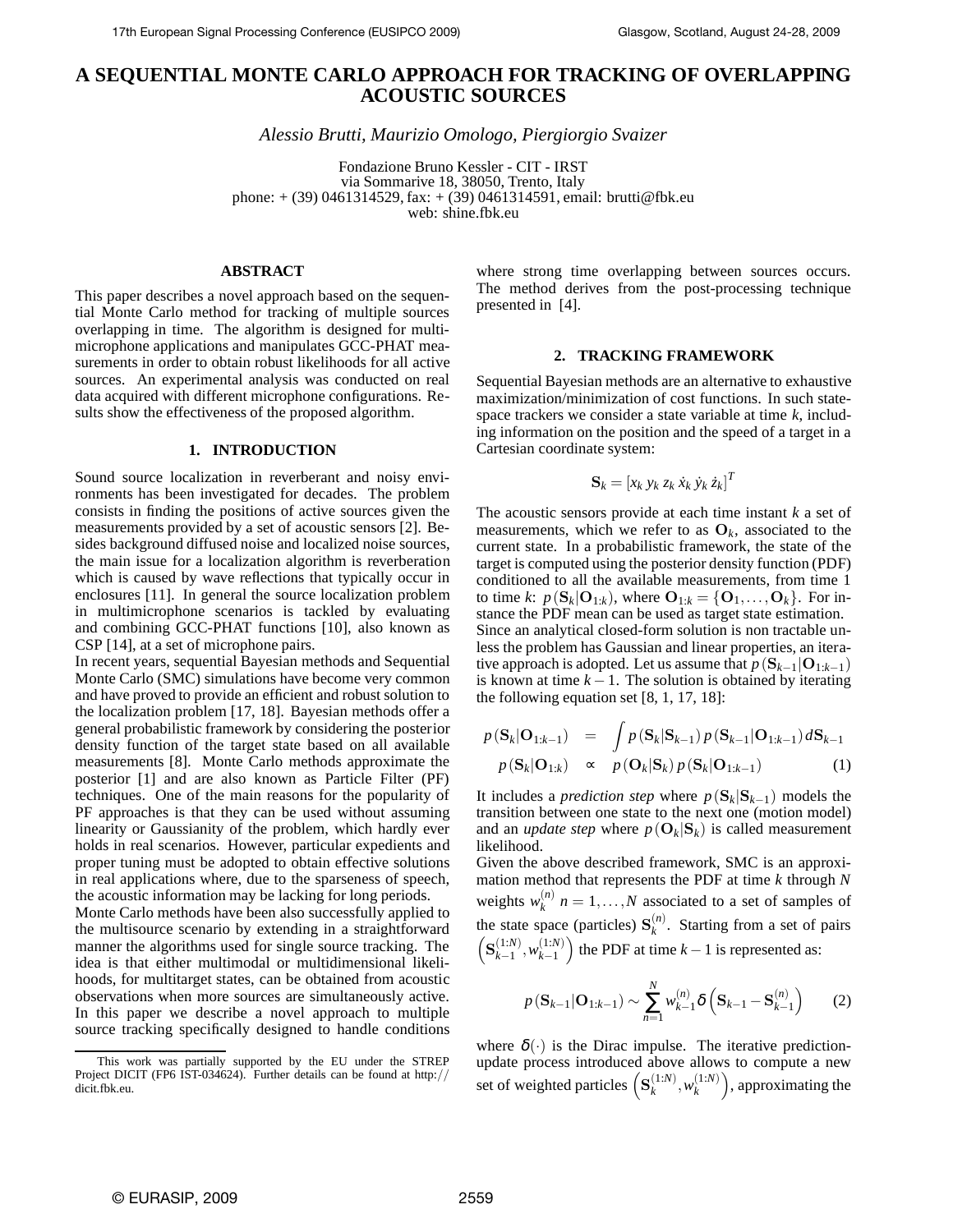new PDF, through which the target state can be estimated for instance as weighted average:

$$
\hat{\mathbf{S}}_k = \sum_{n=1}^N w_k^{(n)} \mathbf{S}_k^{(n)}.
$$
 (3)

One of the approaches that best fits the acoustic tracking problem is based on the Sampling Importance Re-sampling (SIR) method described by the following steps [8]:

- i A set of particles  $\tilde{\mathbf{S}}_k^{(1:N)}$  $\binom{1.1}{k}$  is computed by propagating with a proper motion model the previous set  $S_{k-1}^{(1:N)}$  $\frac{(1.1)}{k-1}$ .
- ii A weight  $w_k^{(n)}$  $\alpha_k^{(n)}$  is associated to each new particle according to the measurement likelihood. Weights are normalized to sum up to 1.

$$
w_{k}^{(n)} = \frac{w_{k-1}^{(n)} p\left(\mathbf{O}_{k}|\tilde{\mathbf{S}}_{k}^{(n)}\right)}{\sum_{n=1}^{N} w_{k-1}^{(n)} p\left(\mathbf{O}_{k}|\tilde{\mathbf{S}}_{k}^{(n)}\right)}
$$
(4)

- iii The target state is estimated using equation (3).
- iv Given the PDF approximated by  $\left(\tilde{\mathbf{S}}_k^{(1:N)}\right)$  $\binom{(1:N)}{k}, w_k^{(1:N)}$  $\binom{(1:N)}{k}$ , as in (2), a new set of particles is obtained by resampling.

## **2.1 Measurement Likelihood**

Traditional PF implementations compute the measurement likelihood either using the output of a steered beamformer [13] or considering the distance between the hypothesized time differences of arrivals and the estimated ones at several microphone pairs [17]. In this paper we instead adopt an approach derived from acoustic map analysis such as the Global Coherence Field (GCF) [5], also known as SRP-PHAT [2]. In traditional source localization methods based on GCF, GCC-PHATs are combined in order to compute maps of enclosures, representing the plausibility that a source is active in a given point. Localization is then carried out by maximizing the resulting map. Therefore, given a grid of points s defined over the area of interest and *M* microphone pairs, a GCF acoustic map is computed for each point as follows [5]:

$$
GCF(k, s) = \frac{1}{M} \sum_{m=0}^{M-1} C_m(k, \psi_m(s))
$$
 (5)

where  $C_m(k, \tau)$  is the GCC-PHAT function computed at pair *m* and time instant *k*, while  $\psi_m(s)$  is the geometrically computed time difference of arrival at pair *m* if the source is in s. In our implementation, the measurement likelihood for each particle is computed as:

$$
p\left(\mathbf{O}_k|\tilde{\mathbf{S}}_k^{(n)}\right) = \mathrm{GCF}\left(k,\tilde{\mathbf{S}}_k^{(n)}\right) \tag{6}
$$

Notice that  $\psi_m(\cdot)$  depends only on the first three components of the particle state, i.e. it does not depend on speed. Other types of acoustic maps are suitable to be adopted as likelihood measurements. For instance the Oriented Global Coherence Field [3] allows one to deduce also information about the orientation of the source and is more effective when microphones are distributed along the perimeter of a room. In order to use such a likelihood in a PF implementation, an extra dimension must be added to the state space which accounts for the orientation of the source [7]. A further alternative is represented by the use of multiplication rather than summation in equation  $(5)$  [15].

# **2.2 PDF approximation**

SIR works properly when information for likelihood computation is available. But it may fail when the source is silent or the observations  $O_k$  are not reliable due to background noise or reverberation. Even if the method can deal with short time pauses thanks to the motion model, small changes in the propagation model may affect the overall performance considerably. Moreover, during the above mentioned lacks of information a different speaker may take turn. The PDF approximation presented in equation (2) is hence modified in order to address the above mentioned issues. First of all we consider two hypotheses, based on GCF information:

- $\mathcal{H}_0$ : the target is silent;
- $\mathcal{H}_1$ : the target is active;

In  $\mathcal{H}_1$ , the original SIR algorithm is used. Conversely, in  $\mathcal{H}_0$  a uniform distribution over the particles is adopted, i.e. all weights are forced to the same value to approximate the PDF. In practice particles only propagate according to the motion model and no resampling occurs. Therefore the PDF is approximated as follows:

$$
p\left(\mathbf{S}_{k}|\mathbf{O}_{1:k}\right) = \eta_{k} \sum_{n=1}^{N} w_{k}^{(n)} \delta\left(\mathbf{S}_{k} - \mathbf{S}_{k}^{(n)}\right) + (1 - \eta_{k}) \frac{1}{N} \sum_{n=1}^{N} \delta\left(\mathbf{S}_{k} - \mathbf{S}_{k}^{(n)}\right) \tag{7}
$$

where  $\eta_k$  is a flag indicating whether the observations at time *k* are generated by the target. If we denote as  $w'_k$  the maximum non-normalized weight at time *k* and introduce a threshold  $\vartheta_R$ ,  $\eta_k$  is defined as:

$$
\eta_k = \left\{ \begin{array}{ll} 1 & \text{if } w'_k \ge \vartheta_R \\ 0 & \text{otherwise} \end{array} \right.
$$

In a similar way one may use an energy-based function for  $\eta_k$ , as in [13], or adopt a fuzzy approach. In order to guarantee quick reaction to speaker turn taking and ensure a fast convergence when the user moves while being silent, the motion model is not used when hypothesis  $\mathcal{H}_0$  lasts for more than  $n_D$  consecutive frames and a Gaussian distribution is used instead:

$$
p(\mathbf{S}_{k}|\mathbf{O}_{1:k}) = (1 - \rho_{k})\eta_{k} \sum_{n=1}^{N} w_{k}^{(n)} \delta\left(\mathbf{S}_{k} - \mathbf{S}_{k}^{(n)}\right) + (1 - \rho_{k})(1 - \eta_{k})\frac{1}{N} \sum_{n=1}^{N} \delta\left(\mathbf{S}_{k} - \mathbf{S}_{k}^{(n)}\right) + \rho_{k} \mathcal{N}\left(\mu_{k}, \sigma\right)
$$
(8)

where  $\mu_k = \arg \max \{ GCF(k, s) \}$  and  $\sigma$  is a parameter of the algorithm. When  $\rho_k = 1$  both measurements and motion model are not used since the particle filter information is assumed to be out-of-date and not reliable. At a given time *k*,  $\rho_k$  is a function of  $n_D$  and of  $k_R$  that is the last time index at which  $\eta_k = 1$ .

$$
\rho_k = \lfloor \frac{k - k_R}{n_D} \rfloor \tag{9}
$$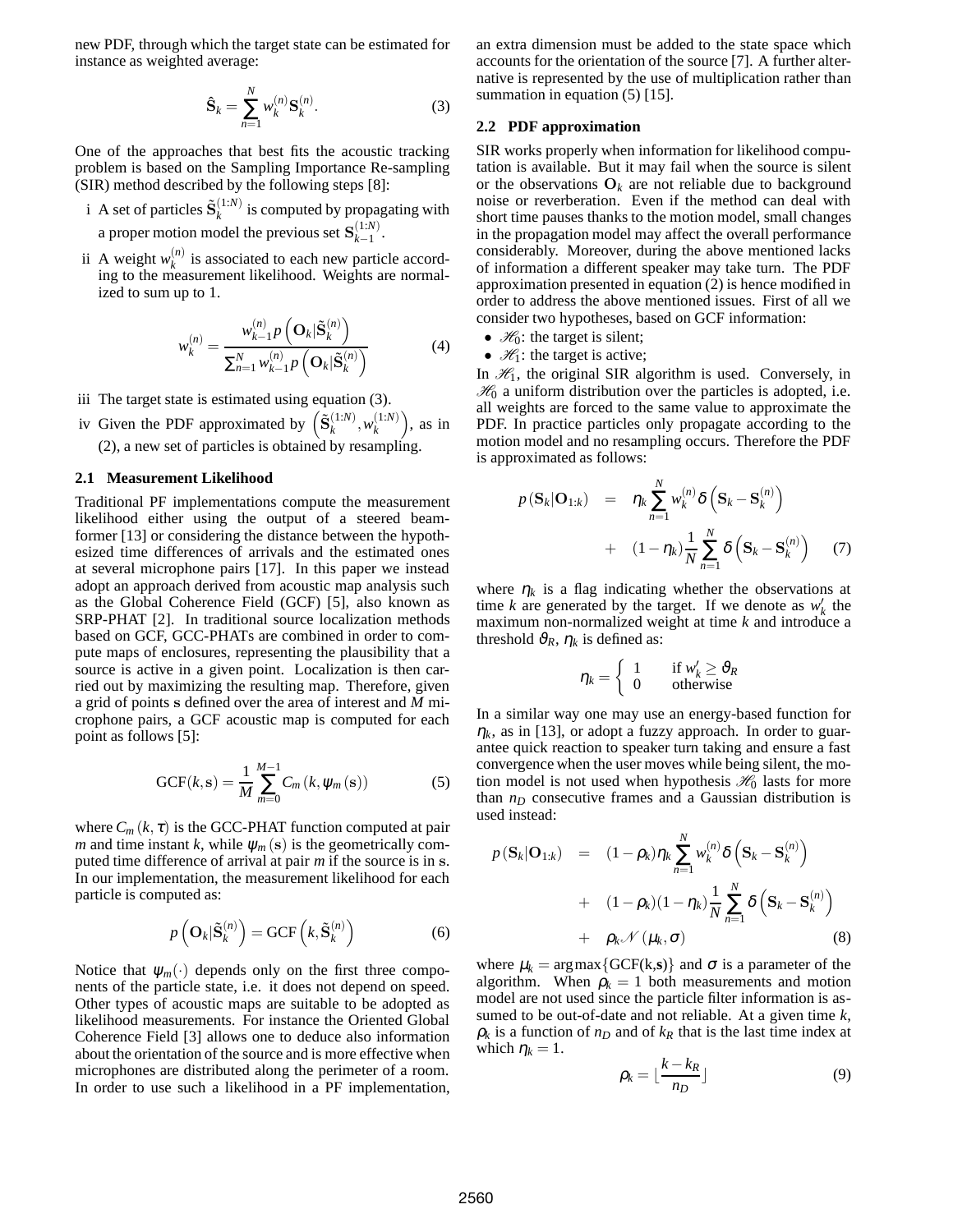#### **2.3 Motion Model**

Assuming that particle trajectories along different coordinates are independent each other, the propagation step of the PF process is handled by adopting a variation of the Langevin model [13, 17]. In our implementation an adaptive motion model controlled by the value of  $(k - k_R)$  is implemented. In practice, if  $\mathcal{H}_0$  holds particles are encouraged to explore a larger area until, after some steps, they are spread over the whole state space. On the contrary, when speech activity is detected, particles follow the dynamics estimated by the model.

#### **3. OVERLAPPING SOURCE TRACKING**

In this section we present our approach for performing tracking of sources overlapping in time. Without loss of generalization, we limit our analysis to two simultaneous sources. The proposed algorithm can be extended to deal with a larger number of sources in a straghtfoward way, even though generally GCC-PHAT fails to perform when more than 3 sources overlap.

Under ideal conditions,when two sources are active GCC-PHAT shows two evident peaks at the time lags corresponding to the two real time differences of arrivals. Unfortunately, in real conditions the two peaks hardly ever appear at the same time since one of the two tends to absorb the overall coherence. This phenomenon is due to different spectral contents and to different nature of signals produced by the sources as well as to distance from microphones and source orientation. Therefore, it is more likely to observe two alternating peaks and in this case short-term spatio-temporal clustering may be a convenient approach [6, 12]. However this method fails when constructive interferences between sources occur generating fake peaks or when one of the sources is dominant in the long term preventing the information associated to the second one from appearing. In [4] a method for highlighting weak peaks in GCF maps is presented which attempts to de-emphasize the dominant peak at GCC-PHAT level. The idea presented here is to embed that technique in a PF framework in order to guarantee availability of measurements for all sources.

#### **3.1 Proposed Approach**

For tracking of two simultaneous sources we use two parallel filters instead of extending the dimension of the state by adding coordinates and speed of the second target [16]. The reason is purely implementative as with this solution the GCC-PHAT de-emphasis can be easily embedded. The two filters are identified by two separate and independent populations of particles  $S_k^{(1:N,i)}$  $k_k^{(1:N,t)}$ ,  $i = 0,1$  whose estimation output is defined as  $\hat{\mathbf{S}}_k^{(i)}$  $k_k^{(l)}$ . The proposed approach needs a multimodal PDF that in general is not available for the reasons explained above. Hence, the weight of each particle is computed by applying beforehand the GCC-PHAT de-emphasis process presented in [4] in order to remove the contribution of the competitive target.

Let us consider the target state estimation  $\hat{\mathbf{S}}_{k-1}^{(1)}$  $\binom{1}{k-1}$  obtained from the set  $S_{k-1}^{(1:N,1)}$  $(k-1)$ <sup>(1:N,1)</sup>. Before computing the weights of each  $\tilde{\mathbf{S}}_k^{(n,0)}$ *k* the theoretical time delay  $\psi_m(\hat{\mathbf{S}}_{k-1}^{(1)})$  $\binom{1}{k-1}$  is used to modify all the



Figure 1: Example of functions  $\phi(\cdot)$  for different values of *b* when  $v = 18$  and  $p = 1$ . The normalization factor  $\alpha$  guarantees that  $\phi(\cdot)$  sums up to 1.

GCC-PHAT functions by means of a notch mask as follows:

$$
C_m^{(0)}(k,\tau) = \phi\left(\tau, \psi_m\left(\hat{\mathbf{S}}_{k-1}^{(1)}\right)\right) \cdot C_m(k,\tau). \tag{10}
$$

Weights are then computed using the new function  $C_m^{(0)}(k, \tau)$ in (5). The same process is used to remove contributions associated to  $\hat{\mathbf{S}}_{k-}^{(0)}$  $\sum_{k-1}^{(0)}$  before computing weights of each  $\tilde{\mathbf{S}}_k^{(n,1)}$  $x^{(n,1)}$ 

$$
C_m^{(1)}(k,\tau) = \phi\left(\tau, \psi_m\left(\hat{\mathbf{S}}_{k-1}^{(0)}\right)\right) \cdot C_m(k,\tau) \tag{11}
$$

In our implementation the function  $\phi(\cdot)$  was chosen to belong to the following class:

$$
\phi(\tau, v) = \alpha \left[ 1 - e^{-\frac{|\tau - v|^p}{b}} \right]
$$
\n(12)

Parameters *b* and *p* determine the sharpness of the notch, while  $\alpha$  is a normalization factor that guarantees that:

$$
\sum_{\tau=-\tau_{max}}^{\tau_{max}} \phi(\tau, v) \cdot C_m(\tau) = \sum_{\tau=-\tau_{max}}^{\tau_{max}} C_m(\tau) \qquad (13)
$$

where  $\tau_{max}$  is the maximum allowed time delay. As shown in Figure 1, in practice a null is set around the lag that corresponds to the time difference of arrival of the source to remove. Small values of *b* and *p* correspond to very selective functions. On the other hand, large values of the parameters enlarge the notch. In general a trade-off is needed to obtain functions that ensure the removal of one of the peaks without affecting the other one. When applied to acoustic map based localization, de-emphasis proved to be an efficient tool for locating two simultaneous sources [4].

Notice that if only one source is present, one of the filters "captures" the target and the second one either randomly distributes its particles as if there is no acoustic activity or tracks ghosts if any is present. Conversely, if de-emphasis were not performed both filters would track the first available source and would neglect the other one.

# **4. EXPERIMENTAL ANALYSIS**

The proposed algorithm is evaluated on real data acquired with two different sensor settings: the first one makes up a Distributed Microphone Network (DMN), while the second one consists of a linear array. In order to simulate overlapping sources, a human speaker is recorded while pronouncing a phonetically rich sentences at 5 different positions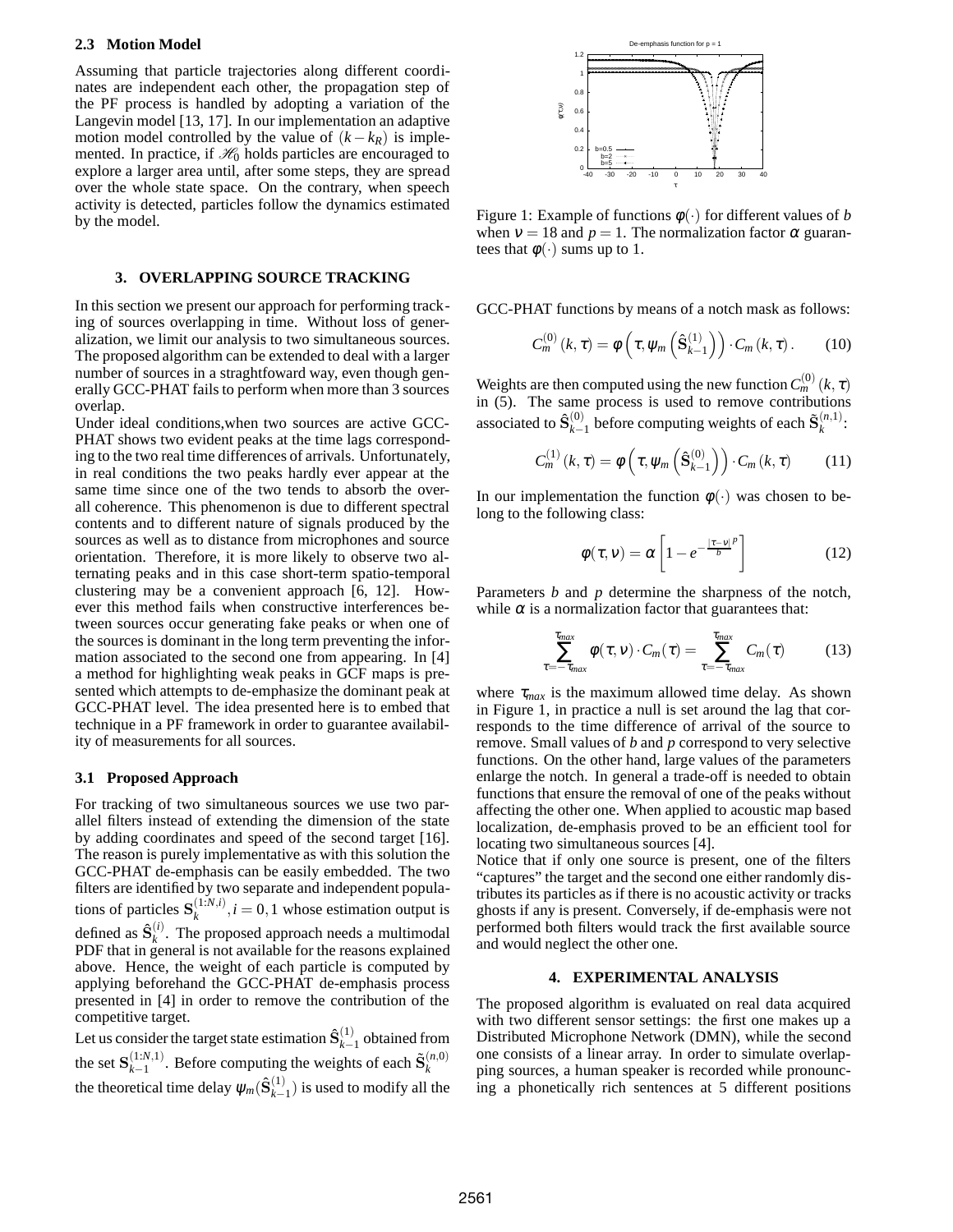and orientations. Each sentence is about 10 second long. Recorded signals from each single source session are then summed up assuming a linear sound propagation model and source independence, which are both acceptable hypotheses in the given context. A set of 10 position combinations was considered for evaluation in both the settings under analysis. Experiments are restricted to bi-dimensional horizontal localization due to limited vertical coverage of the given microphone configurations and due to constant speaker height. The sampling rate is 44.1 kHz in the DMN case and 48 kHz in the linear array setting. The analysis window is  $2^{14}$  samples long with a 25% overlap. The number of particles is set to 900 and  $n_D = 5$  while the threshold  $\vartheta_R$  depends on the experimental set up in use. Those values have been defined in a heuristic way in order to optimize performance.

The capabilities of our localization algorithm are measured in terms of average RMS error computed on both sources. Let us define as  $\mathbf{p}_k^{(i)}$  $k_k^{(i)}$  the actual position of the *i*-th source  $(i = 0, 1)$ at time frame *k*. The localization error in estimating the position of the *i*-th source is expressed as the Euclidean distance between the estimated and the actual position:

$$
e_k^{(i)} = \|\hat{\mathbf{S}}_k^{(i)} - \mathbf{p}_k^{(i)}\|
$$
 (14)

the average RMS error is computed as follows:

$$
\overline{\text{rms}} = \sqrt{\frac{\sum_{k=1}^{N_t} \left[ \left( \left( e_k^{(0)} \right)^2 + \left( e_k^{(1)} \right)^2 \right) / 2 \right]}{N_t}}
$$
(15)

where  $N_t$  is the overall number of processed frames. Since no source label is available in the localization estimation, estimates are associated to sources on a minimum distance criterion in an exclusive way.

For comparison we consider an upper bound defined as the performance of a PF implementation for single source tracking based on GCF likelihood when sources do not overlap. The outputs are then combined in order to generate the upper bound localization performance for the double-talk case.

As further metric, we consider also the tracking rate, defined as the percentage of localization frames for which the original PDF is used (i.e.  $\eta_k(1-\rho_k) = 1$ ).

#### **4.1 Distributed Microphone Network**

As a first study case we consider a DMN as the one adopted in the CHIL project<sup>1</sup> where a set of microphones is distributed all around a room, typically grouped in small arrays. A DMN consisting of 7 arrays with 3 microphones in a row is used for recordings in a room whose dimensions are  $5.9 \times 4.8 \times 5$  m. The environmental noise is low but the reverberation time is quite challenging and is equal to 0.7 s. The positions of the 7 arrays are shown in Figure 2 where they are labeled with "T". Since we do not combine microphones belonging to different arrays, the resulting number of used pairs is  $M = 21$ . Figure 2 shows also the positions where the sources were recorded and, by means of arrows, their orientation.

Figure 3 reports performance for different configuration of the de-emphasis function when the speech activity threshold  $\vartheta_R$  is 0.6. The tracking rate is always between 87% and



Figure 2: Microphone array (T) and source (P) positions in the DMN setting. Arrows indicate the orientation of the speaker. Arrays are represented by boxes.

90% of the overall processed frames. Notice how the proposed method permits to almost reach the upper bound when specific parameters of the de-emphasis function are selected. Best performance is obtained when  $p = 1$  and  $b = 3.5$  corresponding to  $\overline{rms} = 152.9$  mm, with an upper bound of 129.2 mm.



Figure 3: Performance of a multispeaker tracker in a DMN set up for different parameters of the de-emphasis function. Full circles indicates the upper bound.

It is worth noting that accurate tuning is needed in the given scenario. Using very small values of *p* and/or *b* does not work because the notch would miss the GCC-PHAT peaks to remove. Conversely, very wide functions corresponding to large values of *b* seem to be too invasive and affect also some useful information. Good parameters for the proposed method are  $p > 0.7$  and  $b \in [2.5, 4]$ .

## **4.2 Linear Array**

In a second experiment a linear array consisting of 7 microphones placed at 32 cm distance was used, resulting in  $M = 6$ pairs of adiacent microphones. It is part of the more complex harmonic array adopted in the DICIT project<sup>2</sup>. The positions of the array and of the 5 sources are described in Figure 4 which shows also the orientations of the speakers. The recordings were carried out in a  $3.5 \times 5 \times 4$  m room whose reverberation time is about 0.35 s.

Although the distance estimation is more prone to errors when using a linear array, localization results obtained in this configuration are very satisfactory as reported in Figure 5 and the best performance is very close to the upper bound. In these conditions the best value for  $\vartheta_R$  is 0.45 which results in a tracking rate of about 90%. The best performance is

<sup>1</sup>For further details see: http://chil.server.de

<sup>2</sup>For further details see: http://dicit.fbk.eu